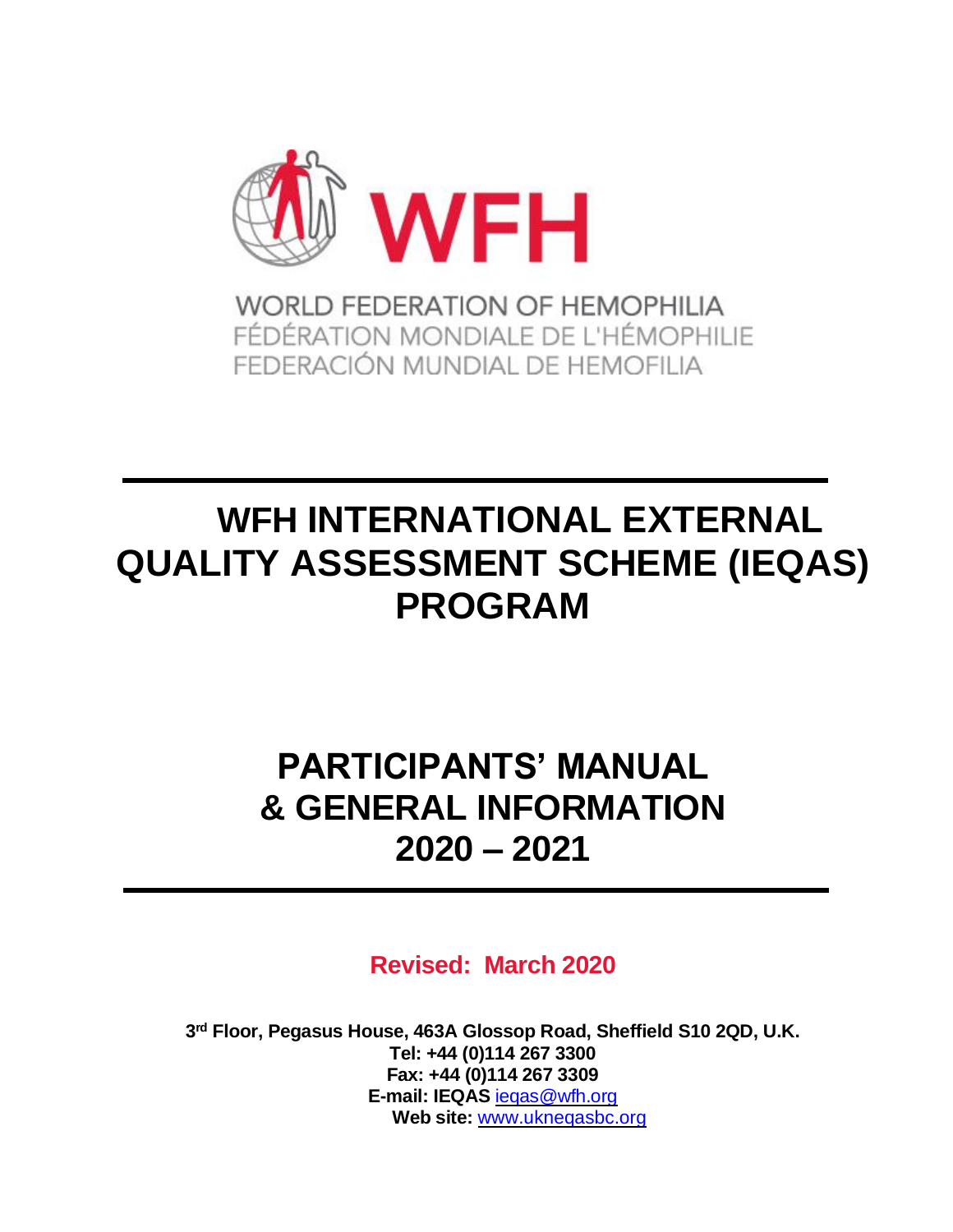## **BACKGROUND**

The World Federation of Hemophilia (WFH) improves and sustains care for people with inherited bleeding disorders around the world. The WFH has been supporting people with inherited bleeding disorders and treatment for over 50 years.

The WFH International External Quality Assessment Scheme (IEQAS) was launched in 2004 to monitor and improve laboratory performance in Hemophilia Treatment Centres (HTCs) worldwide. Laboratories can participate in this scheme to assess their quality assurance systems and the reliability of their test results.

IEQAS improves and standardizes laboratory diagnosis by auditing the effectiveness of the internal quality assurance systems in place and giving a measure of the laboratory's competence.

The scheme is operated by the United Kingdom's National External Quality Assessment Scheme (UK NEQAS) for Blood Coagulation, based in Sheffield, which has been inspected by the United Kingdom Accreditation Service Ltd (UKAS) and which has been granted full accreditation to ISO 17043 for all listed tests.

The mandate of the WFH IEQAS is to provide an external quality assessment (EQA) for tests of blood coagulation and to promote high standards of performance and practice. EQA, together with internal quality control (IQC) procedures, are vital components of overall laboratory quality assurance. In addition, the WFH IEQAS provides an advisory service to participants through exchanges on lab diagnosis, including a participants' meeting during the biennial WFH World Congress and/or on site visits to provide training

The WFH IEQAS Steering Committee is comprised of an independent chair appointed by the WFH, at present Dr. Sukesh Nair (Christian Medical College Vellore India), the Scheme program director, senior IEQAS program staff in the Sheffield Teaching Hospitals (host institution), and WFH staff and volunteers. The IEQAS Steering Committee is responsible for overseeing the International External Quality Assessment Scheme (IEQAS) program and reports to the WFH Education Advisory Committee. The IEQAS Steering Committee oversees all operational aspects of the program, reviews participation in the scheme, analyses results, monitors global laboratory performance, and provides advisory support for centres registered on the scheme.

#### **REGISTRATION**

A review process ensures that WFH evaluates IEQAS applications. Laboratories are chosen based on their involvement in the diagnosis of hemophilia and other related bleeding disorders. Generally, there is one main reference laboratory that is enrolled in IEQAS from each country. In some countries, several laboratories may be enrolled in the scheme. The WFH is prepared to sponsor the enrolment fee of certain centres in emerging countries which are involved in key WFH programs. Centre twins, IHTCs, GAP, Cornerstone, and Country Program centres are eligible for a subsidy if requested.

Enrolment runs from February to the following February, and centres cannot join mid-year.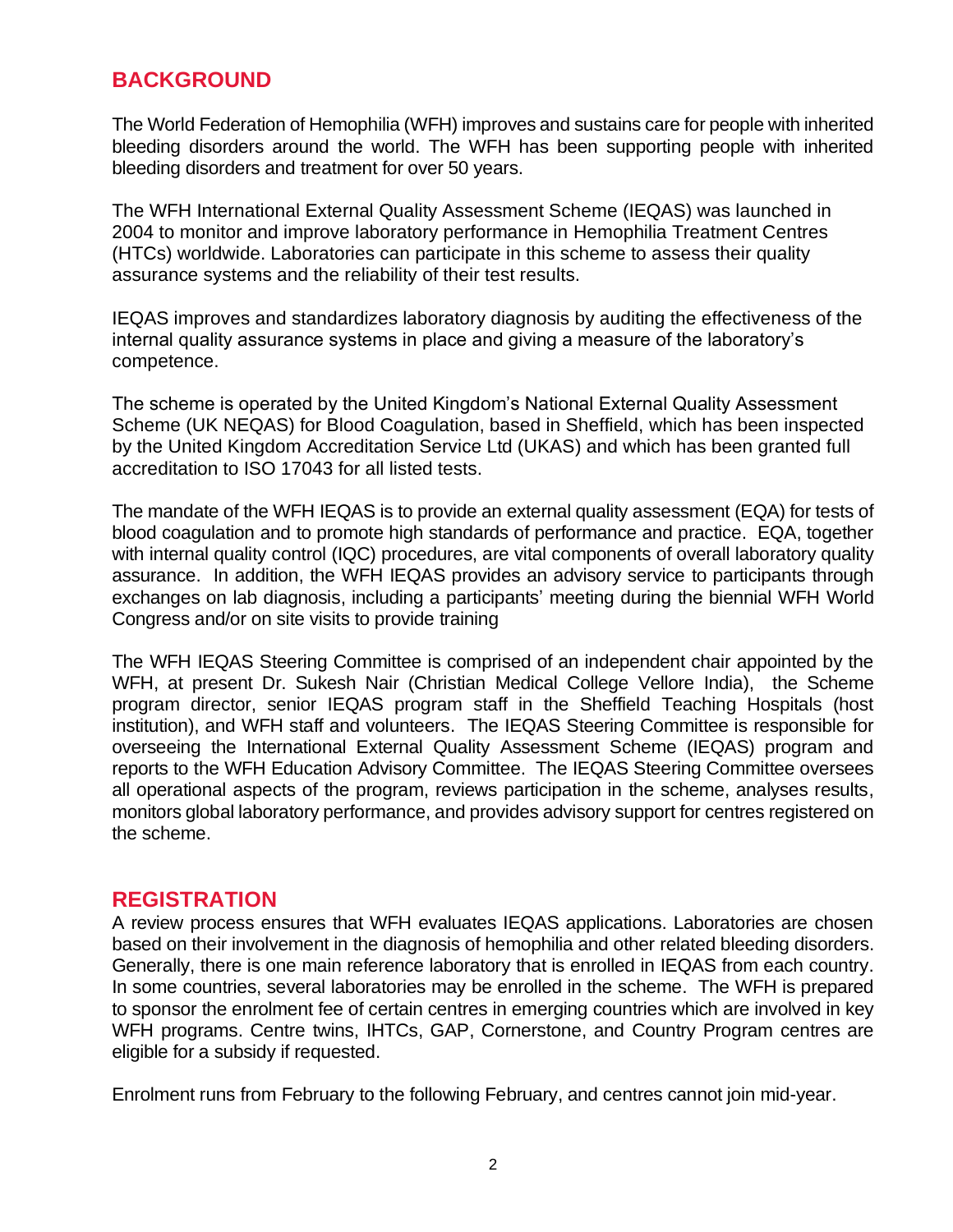IEQAS participation forms must be received at the WFH Headquarters by January in order to be reviewed and included in the scheme for a year. Centres new to the scheme must submit a completed laboratory questionnaire and participation form by the deadline set by the WFH.

#### **PARTICIPATION**

Samples for blood coagulation tests are distributed to participating laboratories around the world. The WFH IEQAS ensures the protection of participants' confidential information but does share information with the WFH for laboratories whose participation is sponsored.

WFH IEQAS participants can select which tests they will complete and provide results for. It is recommended that participants register for all tests that their laboratory offers. The www.uknegasbc.org website can be used for online result submission and to view survey reports. Participants are provided with a password in order to access the result entry pages of the website.

As of 2020, there are 140 centres from 82 countries registered with the program, though not all centres are registered for all tests

#### **PERSONNEL**

Members of the IEQAS team include:

| Dr. S Kitchen<br>Dr. I Jennings<br>Program Manager<br>Mrs. D P Kitchen<br>Mrs A Lowe<br><b>Clerical officer</b><br>Mrs K Stott<br>Mrs S Burdett | Program Director (steve.kitchen@sth.nhs.uk)<br><b>Programme Biomedical Scientist</b><br>Scientific Lead for Haemophilia programmes<br>Sample despatch manager |
|-------------------------------------------------------------------------------------------------------------------------------------------------|---------------------------------------------------------------------------------------------------------------------------------------------------------------|
| Ms. A Loney                                                                                                                                     | <b>WFH IEQAS Program Coordinator</b>                                                                                                                          |

|            | Postal address: 3 <sup>rd</sup> Floor Pegasus House, 463A Glossop Road, Sheffield, S10 2QD U.K. |
|------------|-------------------------------------------------------------------------------------------------|
| Telephone: | +44 (0) 114 267 3300                                                                            |
| Facsimile: | +44 (0) 114 267 3309                                                                            |
| E-mail:    | iegas@wfh.org                                                                                   |
| Web site:  | www.uknegasbc.org                                                                               |

#### **TESTS COVERED BY THE WFH IEQAS PROGRAM:**

The WFH IEQAS surveys are distributed three times per year, typically in March, July, and November.

#### **All surveys usually include:**

Prothrombin Time (PT) Activated Partial Thromboplastin Time (APTT) FVIII assay FIX assay

#### **Two of the three surveys include:**

 von Willebrand factor antigen assay VWF:Ristocetin cofactor/VWF activity assays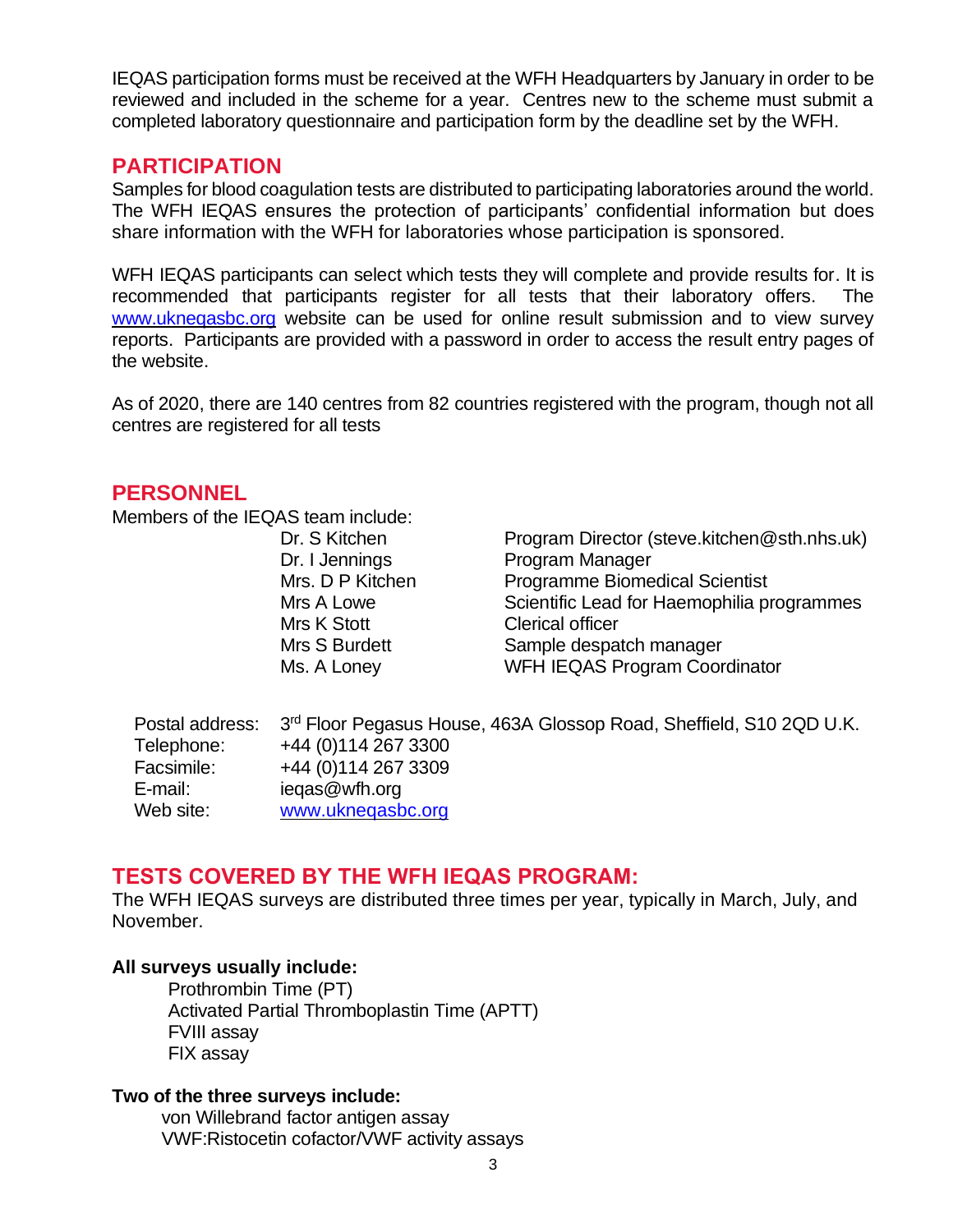#### **One out of the three surveys include:**

Two other factor assays so that FII, FV, FVII, FX and FXI assays are all assessed at some stage, along with fibrinogen.

EQA for genetic testing, in relation to inheritable bleeding disorders, is available through an international EQA program. For details, contact neqas@coageqa.org.uk.

## **SUPPLEMENTARY EXERCISES**

Supplementary exercises are carried out to address other issues in haemostasis testing. Past exercises have included an exercise measuring the Fibrinogen and FVIII content of Cryoprecipitate. A diagnostic challenge exercise was performed in 2019 using donor material from a Factor FVII deficient patient. For the year 2020-2021 we plan to circulate a FVIII inhibitor exercise. Reports are circulated to participating centres and data is presented back to participants at the biennial participants meeting.

## **REPORTS**

Individual reports for each survey are sent approximately two weeks after the closing date for the respective survey. Reports are made available as online PDF documents

#### **PERFORMANCE ANALYSIS**

Performance is determined by the comparison of individual laboratory results with the target value for each test. Target values and median used for this test are typically determined prior to the survey when the same samples were tested by participants in the UK NEQAS Blood Coagulation Programme. The UK NEQAS BC Programme has over 1000 participants, which means that the peer groups are large and the data are therefore robust enough for assessment of individual centre results. In general, the median results obtained by the WFH IEQAS participants are very similar to the median determined from the UK NEQAS BC group. As the number of participants in the WFH IEQAS program is relatively small, analysis of the minor reagent groups is only made meaningful by the use of the UK NEQAS BC values to define the target ranges. Use of the median avoids the effect of outlying results which can significantly impact on mean values in some cases. Where consistent reagent or method-related differences have been identified, participants' results are assessed against their 'peer-groups' within UK NEQAS BC Programme. However, this only occurs if the number in that group is sufficient to be statistically valid.

#### **For PT and APTT**

For PT and APTT the percentage deviation of each individual laboratory's results from the reagent and overall medians are calculated, with the following criteria for performance applied:

Performance is considered "*within consensus*" if the deviation is <15% from:

- $\checkmark$  the **reagent median** if the number of users of that reagent is equal to or greater than 10 *or*
- $\checkmark$  the **overall median** if the number of users of the reagent is less than 10.

Results >15% deviation from the median are considered "*outwith consensus.*"

#### **Factor Assays**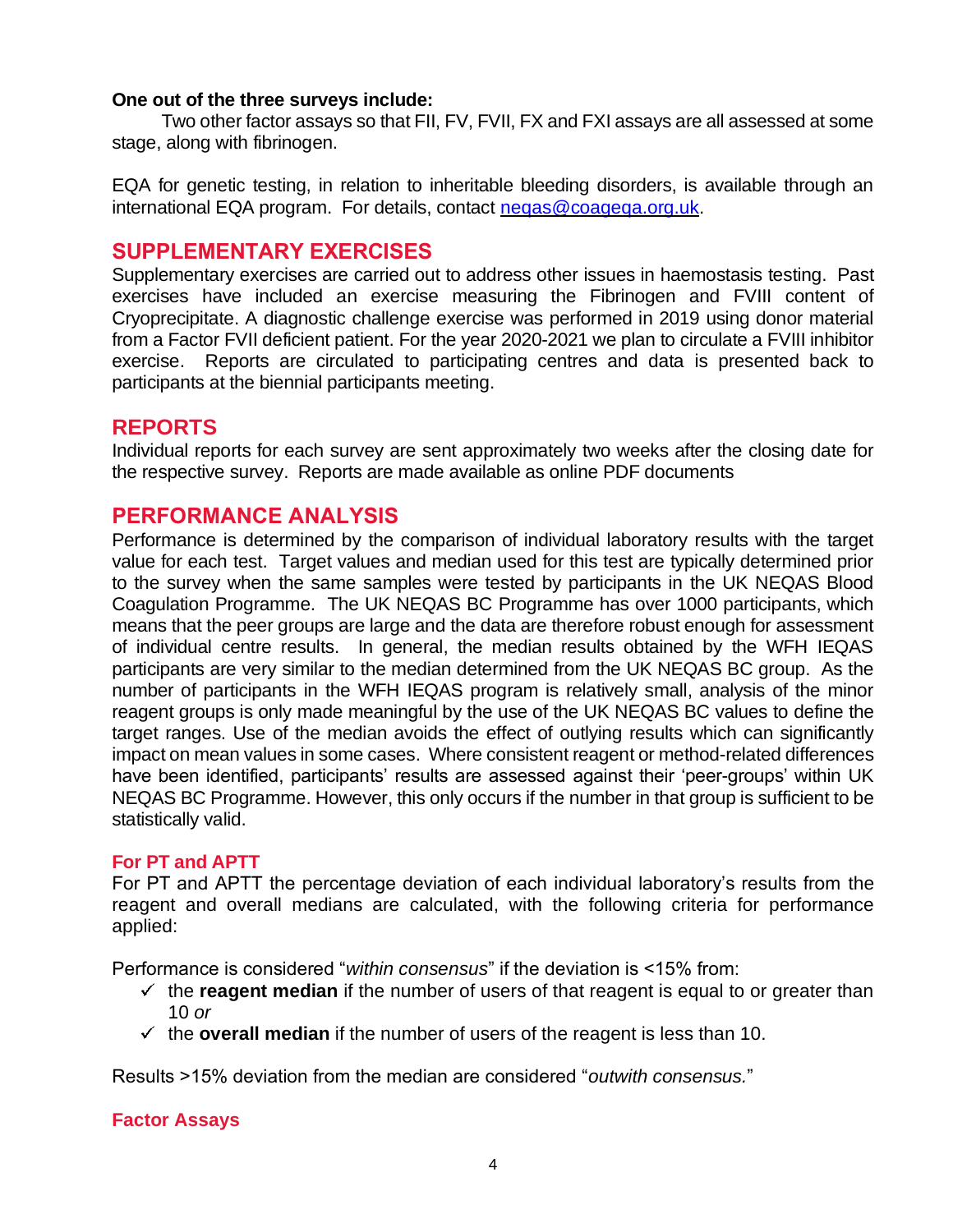For Fibrinogen assay, Clauss method results are assessed against the overall Clauss method median, with results >15% from this median considered outwith consensus. Multifibrin U users are assessed separately.

For other factor assays, WFH IEQAS distributes samples with factor concentrations covering the wide range encountered in clinical practice. A ranked grading analysis to evaluate performance was devised by Professor S. Thomson, Department of Public Health and Primary Care, University of Cambridge and is used in the UK NEQAS BC Programme as well as WFH IEQAS.

The overall consensus median is taken as the central reference point or "target value". Individual results are ranked into five unequal quantiles above and below the median, each quantile being designated by a letter depending on ranked distance from the median:

*Group A: The nearest 25% of results above (A) and below (a) the median (i.e. 50% of results); Group B: The next 10% of results above (B) and below (b) the median (i.e. 20% of results); Group C: The next 5% of results above (C) and below (c) the median (i.e. 10% of results); Group D: The next 5% of results above (D) and below (d) the median (i.e. 10% of results);*

*Group E: The 5% of results furthest from the median, above (E) and below (e) (i.e. 10% of results).*



Grades below the median are shown in lower case, and above the median in upper case, to aid in assessment of bias.

Performance is based on grades obtained in two consecutive exercises for any particular test. *Performance "outwith consensus"* is defined as a combination of a C (or 'c') grade together with an E (or 'e') grade, or any combination of D (or 'd') and E (or 'e') grades (e.g. cE, ec, Dd, de, ED and EE in consecutive distributions of that particular assay).

*Persistent "outwith consensus" performance* is defined as two consecutive *"outwith consensus"* performances. This will arise from three consecutive performances with the following combinations of grades (upper case only shown for example purposes):

 *DDD, DED, ECE, EEC, DDE, DEE, EDD, EED, CEE, EDE, EEE*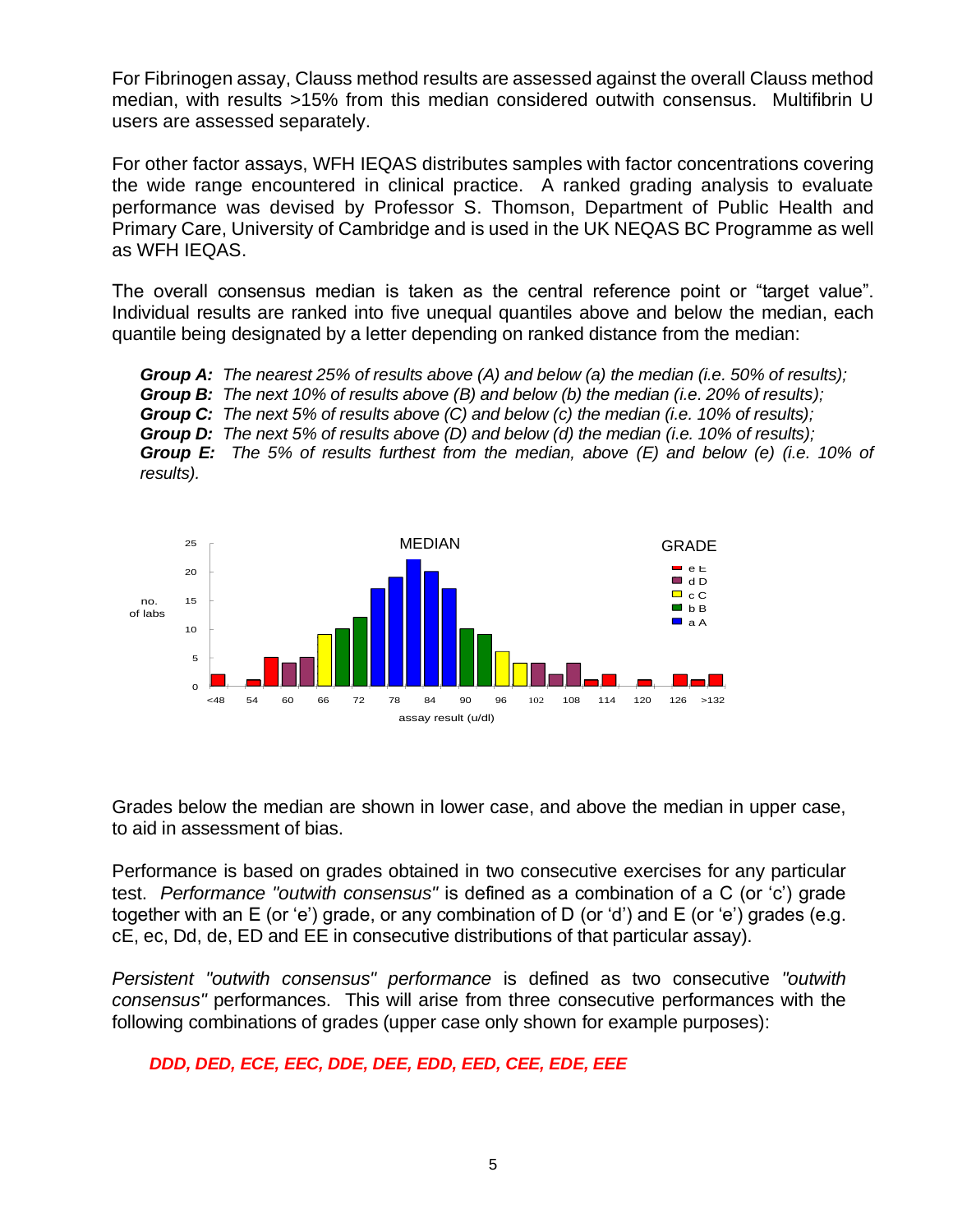*A non-return* for a registered test will be graded as 'F' and taken as equivalent to an E grading. Thus, designations which include 'F' grades are based on performance over two or three exercises, respectively.

In some cases, significant differences have been noted between different methodologies. Where this occurs on a consistent basis, separate analysis of the groups is carried out, using medians specific to each method group. However, the system is only effective if the number of participants is greater than 20; consequently, grading analysis is not applied to groups of results from fewer than 20 centres.

At present, the following groups are analysed separately (groupings are regularly reviewed):

- Factor VIII:C
- One stage and chromogenic
- VWF Ristocetin Cofactor/VWF activity assay
- ELISA, Aggregometry, individual Latex assays

If results of screening tests are outwith consensus on three consecutive occasions (including failure to return results), or results from factor assays are persistently outwith consensus, a letter of concern with an offer of assistance is sent by the Scheme Director to the head of the sponsored laboratory. For WFH sponsored centres, these concerns can also be communicated with the chairs of the WFH Laboratory Science and IEQAS committees.

#### **NON-RETURN OF RESULTS**

The aim of the program is to help centres which need support and guidance; therefore, there should be a sense of responsibility for sponsored laboratories to maintain good communication with the WFH. A follow-up letter is sent after 2 consecutive samples that have no results returned. After a third non-returned set of results, the sponsored centre maybe suspended from the IEQAS program unless they provide valid explanations for their nonresponse.

#### **COMPLAINTS AND APPEALS**

Any complaint about the WFH IEQAS program will be treated as serious, and will be dealt with as soon as possible by the director or manager. If a centre wishes to appeal the scoring they have received they can contact IEQAS as below.

Address for complaints:

Dr. S. Kitchen WFH IEQAS Program Director 3<sup>rd</sup> Floor, Pegasus House, 463A Glossop Road, Sheffield S10 2QD, U.K. Tel: +44 (0)114 267 3300 Fax: +44 (0)114 267 3309 E-mail: neqas@coageqa.org.uk

#### **Or**

Aleah Loney WFH IEQAS Program Coordinator 1425 René- Lévesque Blvd. West, Suite 1200, Montréal, Québec, Canada H3G 1T7 Tel: +1(514) 875-7944 Email: **iegas@wfh.org**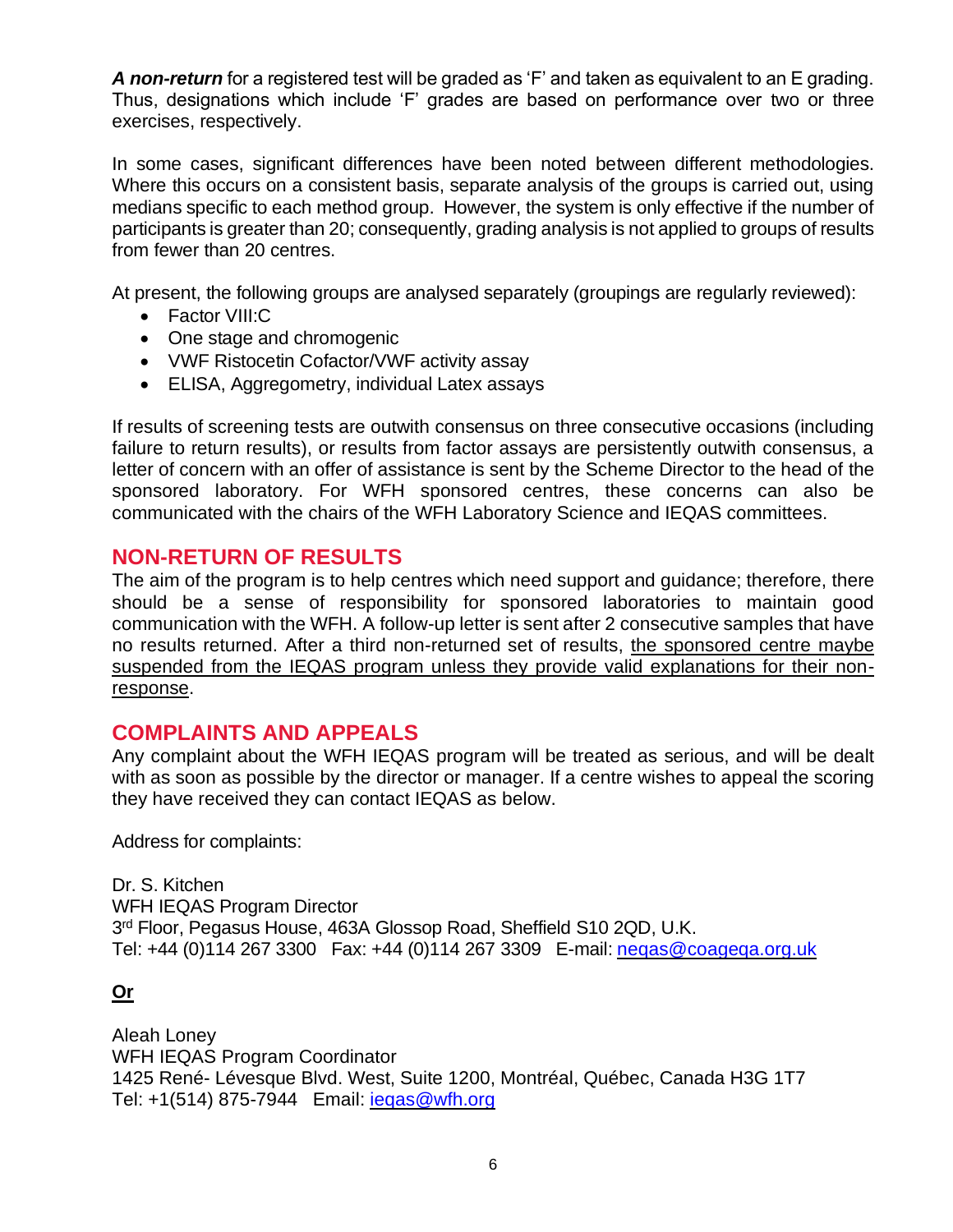## **EDUCATIONAL ACTIVITIES**

In addition to an advisory role for individual laboratories WFH IEQAS/ UK NEQAS BC also publishes and presents data through a variety of leading journals and meetings.

An IEQAS participants meeting is held biennially as part of the WFH World Congress. The WFH Laboratory Manual (2<sup>nd</sup> ed) is free to download online, and is available in English, French, Spanish, Arabic, Russian, and Simplified Chinese: [http://elearning.wfh.org/resource/diagnosis-of-hemophilia-and-other-bleeding-disorders-a](http://elearning.wfh.org/resource/diagnosis-of-hemophilia-and-other-bleeding-disorders-a-laboratory-manual/)[laboratory-manual/](http://elearning.wfh.org/resource/diagnosis-of-hemophilia-and-other-bleeding-disorders-a-laboratory-manual/)

## **PUBLICATIONS**

Jennings I, Kitchen S, Menegatti M, Palla R, | Walker I, Peyvandi F, Makris M Potential misdiagnosis of dysfibrinogenaemia: Data from multicentre studies amongst UK NEQAS and PRO-RBDD project laboratories Int J Lab Hematol. 2017 Dec; 39 (6) 653-662

Jennings I, Kitchen S, Menegatti M, Palla R, Walker I, Makris M, Peyvandi F Detection of Factor XIII deficiency: data from multicentre exercises amongst UK NEQAS and PRO-RBDD project laboratories Int J Lab Hematol. 2017; 39:350-358

Jennings I, Goodeve A, Theophilus B, Hill M, Cumming T, Kitchen S, Walker I, Perry DJ. Confirmation of genetic testing results in haemostasis and thrombosis – survey of current practice in the field Haemophilia.2016 May;22 (3)239-41

Jennings I, DP Kitchen, Kitchen S, Woods TA, Walker ID. Stability of coagulation proteins in lyophilized plasma Int J Lab Hematol.2015;37 (4):495-502

Perry DJ, Cummings T, Goodeve A, Hill M, Jennings I, Kitchen S, Walker I The UK National External Quality Assessment Scheme for Heritable Bleeding Disorders. Seminars in Thrombosis and Hemostasis. 2014; 40:261-8

Jennings I, Kitchen DP, Kitchen S, Woods TA, Walker ID Investigation of a Prolonged APTT, Different approaches taken by laboratories to achieve the same diagnosis. Int. J Lab Hematol, 2013 April; 35(2): 177 – 82.

Kitchen S, Jennings, I, Preston FE, Kitchen DP, Woods TAL, Walker ID. FE. Inter-laboratory variation in Factor VIII:C Inhibitor assay results is sufficient to influence patient management: Data from the UK NEQAS for Blood Coagulation. Semin. Thromb. Hemost. 2009; 35:778-785.

Kitchen S, Jennings I, Woods TA, Kitchen DP, Walker ID, Preston FE. Laboratory tests for measurement of von Willebrand factor show poor agreement among different centres: results from the UK NEQA Scheme for Blood Coagulation. Semin. Thromb. Hemost. 2006 Jul;32(5):492-8.

Preston FE, Jennings I, Kitchen DP, Woods TAL, Kitchen S. Variability in Factor V:C assays in UK NEQAS surveys: There is a need for an International Standard. Blood Coagul Fibrinolysis. 2005 Oct;16(7):529-31.